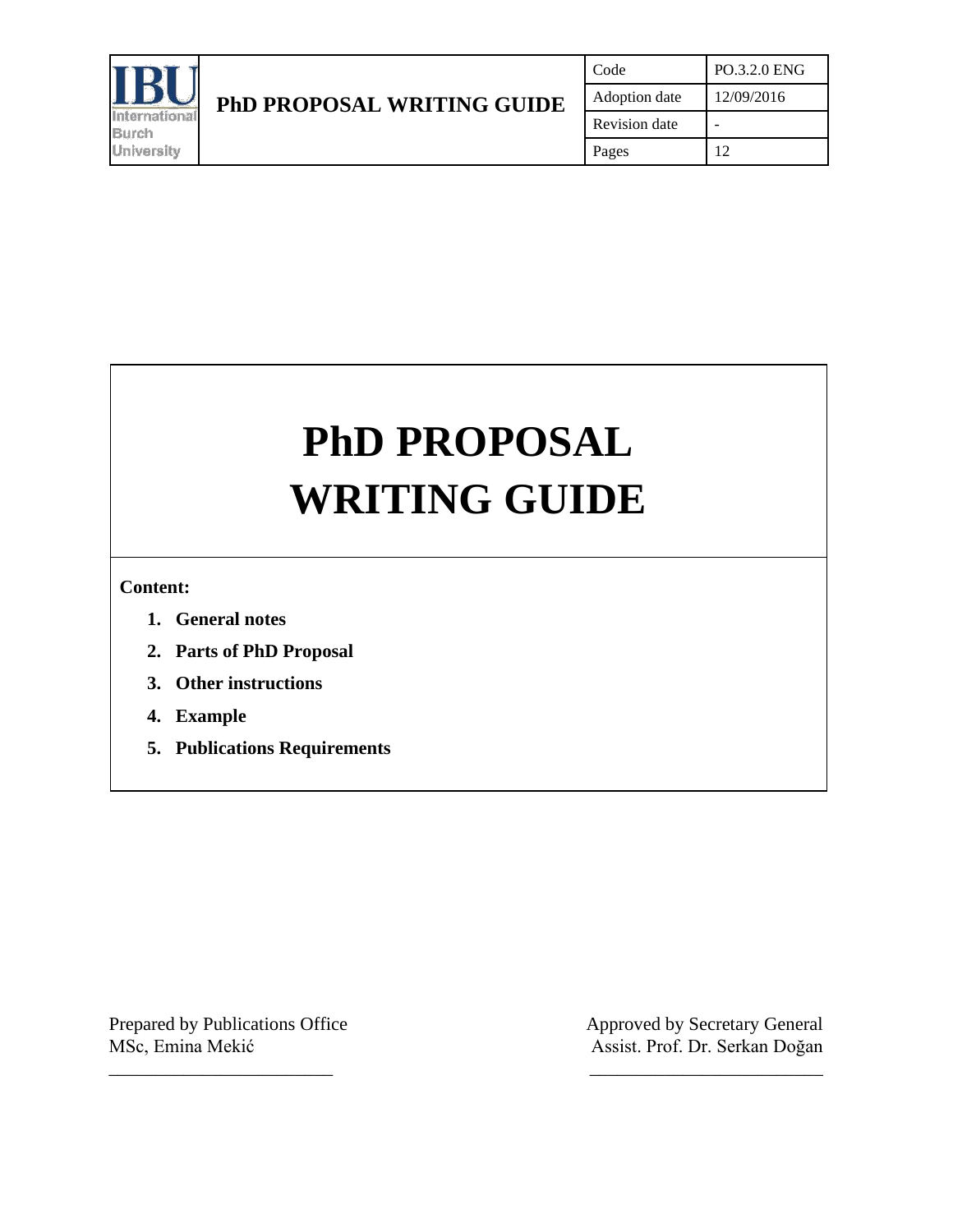

## **1. General notes**

PhD proposal should be written in academic writing style and submitted in typescript and free of any typographical errors. Acceptance of the final work proposal depends on many factors, including the nature of the proposed research, the quality of the ideas, student's ability to commit to a demanding period of research study, the methodology used and, last but not least, student's ability to communicate her or his ideas to the committee. Please note that this guide encompasses general writing guidelines and rules and that it does no guarantee committee acceptance and defense scheduling.

Please note that the PhD proposal is not a firm commitment to the writing of your PhD. As you progress in your research, your ideas will develop and eventually mature, which might potentially result in your investigation taking on a slightly different form from that which you have initially visualized in your proposal. What is most important to remember is that, with the proposal, you are merely committing to the field that you have set out, and that details will be added as your research develops and matures in the coming semesters building up to the dissertation. This means that there is flexibility in the actual dissertation in that.

Please, pay attention to the publication requirements listed in the end of this document, which are prerequisites for final work defense.

#### **2. Sections of Final Work Proposal**

The PhD proposal should be comprised of the following<sup>1</sup>:

- 1. **Title**  Title of the final work (MA/MS thesis/project)
- 2. **Summary**  Using 200 words, describe the purpose, theoretical background on which you are grounding your research, sample and methodology used, expected results and possible limitations.
- 3. **Introduction**  Briefly explain the background of the research, clarify the major issues and the reasons why you decided to focus on them. Concisely present your research statement.
- 4. **Theoretical Background**  Reference works that are necessary for the analysis and are crucial to your research. (Optional)
- 5. **Literature review –** Describe, in detail, the development of the field of your interest in terms of research that has been conducted in your field of choice so far. Be sure to include most of the recent research.
- 6. **Hypotheses (Research Questions) and Research Model –** Present the hypotheses/research questions you have developed based on the literature, as well as model you are proposing.
- 7. **Methodology -** Present your sample design and data collection, research instrument(s), research material used, means of data analyses. Present these within the context of your research (in terms of data collection)
- 8. **Data and findings –** Describe the data you have collected and the findings of your research.

<sup>1</sup>Sections may slightly vary according to the nature of your research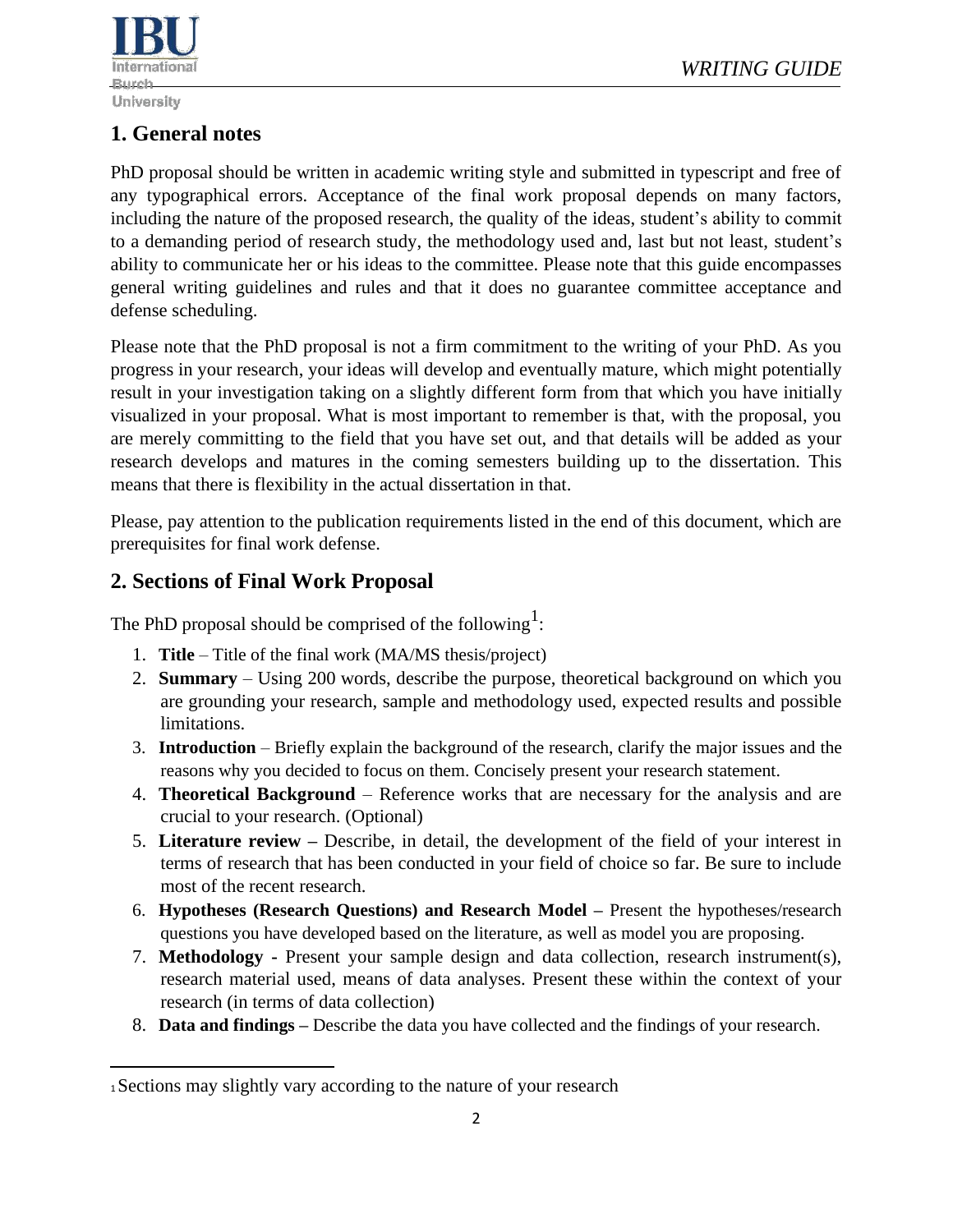

- 9. **Conclusion –** In short, present the conclusions of your research.
- 10. **References** List all resources you have consulted during your writing<sup>2</sup>.

#### **3. Other instructions**

Please use Times New Roman, 12 pt., margins narrow, spacing 1.0 with headings in uppercase and bold and subheadings in italic. Number of pages cannot be less than 5 nor bigger than 15 pages (not including title page, list of references and appendices). Title page should be prepared according to the standard University guide.

<sup>2</sup> See the sample proposal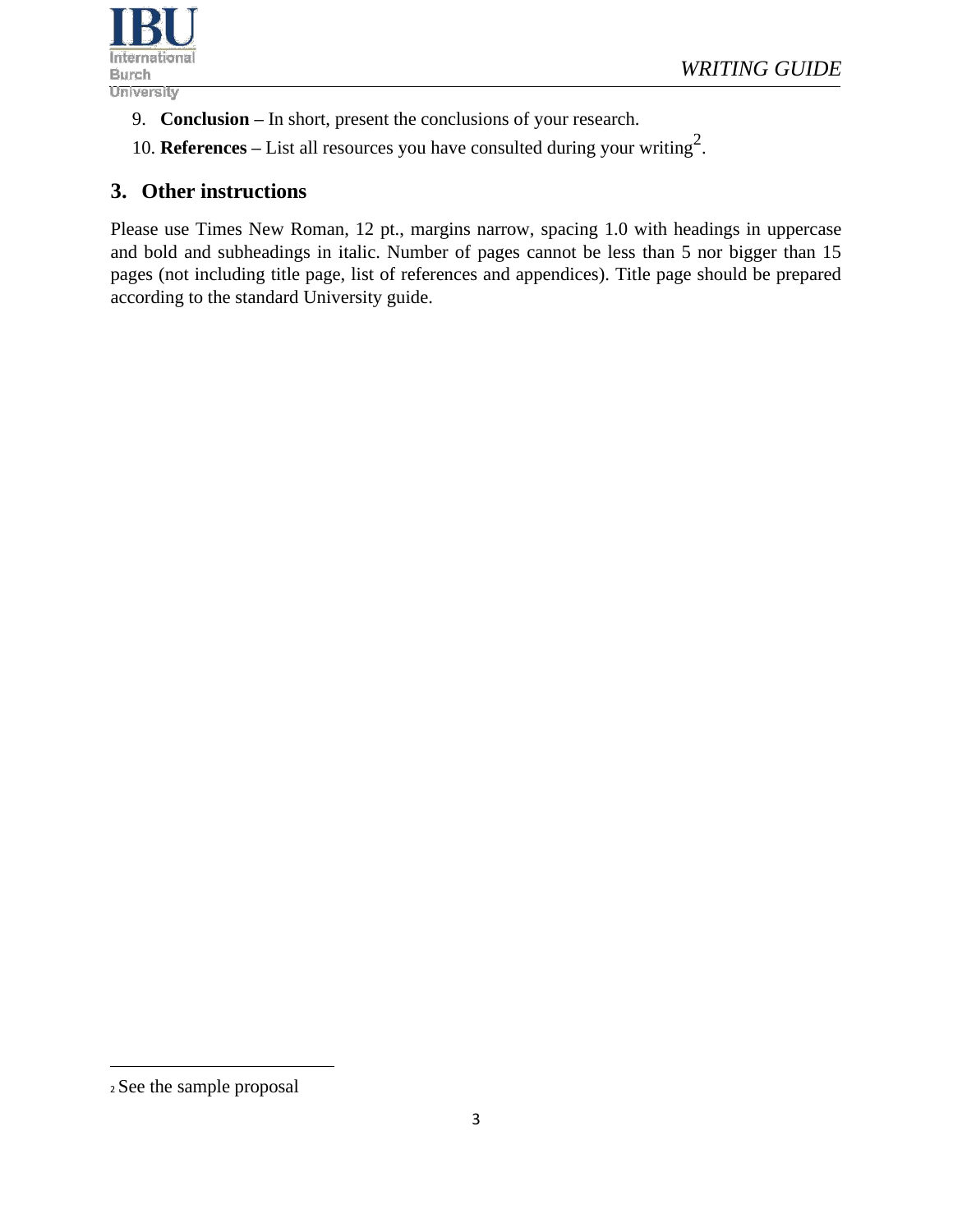

| <b>WRITING PhD WORK PROPOSAL - CHECKLIST<sup>3</sup></b> |                                                                                                                                                       |  |  |  |  |  |  |  |  |
|----------------------------------------------------------|-------------------------------------------------------------------------------------------------------------------------------------------------------|--|--|--|--|--|--|--|--|
| <b>Main Section</b>                                      | <b>Checked</b><br><b>Subsections</b><br>(Put Tick)                                                                                                    |  |  |  |  |  |  |  |  |
|                                                          | The objectives                                                                                                                                        |  |  |  |  |  |  |  |  |
| Abstract                                                 | The methodology you will use                                                                                                                          |  |  |  |  |  |  |  |  |
|                                                          | The Suggestions you possibly have                                                                                                                     |  |  |  |  |  |  |  |  |
|                                                          | The overall conclusion you can make                                                                                                                   |  |  |  |  |  |  |  |  |
|                                                          | The need for research for your selected topic                                                                                                         |  |  |  |  |  |  |  |  |
|                                                          | The importance of your research                                                                                                                       |  |  |  |  |  |  |  |  |
| <b>Introduction</b>                                      | The objectives of your research                                                                                                                       |  |  |  |  |  |  |  |  |
|                                                          | The methodology you will use                                                                                                                          |  |  |  |  |  |  |  |  |
|                                                          | Expected Contributions of your research to the field                                                                                                  |  |  |  |  |  |  |  |  |
|                                                          | Introducing the remaining sections of your research proposal                                                                                          |  |  |  |  |  |  |  |  |
|                                                          | Introducing the Literature Review Section                                                                                                             |  |  |  |  |  |  |  |  |
|                                                          | Reporting the relevant past research (10 works at least)                                                                                              |  |  |  |  |  |  |  |  |
| Literature<br><b>Review</b>                              | Giving the summary of the reported relevant past research (10 works at least)                                                                         |  |  |  |  |  |  |  |  |
|                                                          | The variables and sub-items table with references (or any other extraction from your<br>literature review based on which you will make your research) |  |  |  |  |  |  |  |  |
| <b>Research</b><br>questions and<br>model                | State research questions/hypothesis developed out of literature and present a model<br>with relations (if applicable for the nature of your research) |  |  |  |  |  |  |  |  |
|                                                          | Data Characteristics                                                                                                                                  |  |  |  |  |  |  |  |  |
| Data                                                     | <b>Respondent Characteristics</b>                                                                                                                     |  |  |  |  |  |  |  |  |
|                                                          | Company Characteristics (if applicable for the nature of your research)                                                                               |  |  |  |  |  |  |  |  |
|                                                          | Giving brief information about the used technique                                                                                                     |  |  |  |  |  |  |  |  |
| <b>Methodology</b>                                       | How the technique is applied                                                                                                                          |  |  |  |  |  |  |  |  |
|                                                          | The response rate (if applicable for the nature of your research)                                                                                     |  |  |  |  |  |  |  |  |
| <b>Results</b>                                           | Reporting the results of the applied technique                                                                                                        |  |  |  |  |  |  |  |  |
| <b>Discussion</b>                                        | Comparing your results with the results of the others (reported in your literature<br>review)                                                         |  |  |  |  |  |  |  |  |
|                                                          | Whether your research become successful and why                                                                                                       |  |  |  |  |  |  |  |  |
|                                                          | The limitations of your research                                                                                                                      |  |  |  |  |  |  |  |  |
|                                                          | The benefits of research for science (if applicable for the nature of your research)                                                                  |  |  |  |  |  |  |  |  |
| Conclusion                                               | The benefits of research for considered companies or other beneficiaries (if applicable<br>for the nature of your research))                          |  |  |  |  |  |  |  |  |
|                                                          | The benefits of research for government (if applicable for the nature of your research)                                                               |  |  |  |  |  |  |  |  |
|                                                          | The benefits of research for society                                                                                                                  |  |  |  |  |  |  |  |  |
|                                                          | The benefits of research for future research                                                                                                          |  |  |  |  |  |  |  |  |
|                                                          | Suggestions for future research in the same field                                                                                                     |  |  |  |  |  |  |  |  |

<sup>&</sup>lt;sup>3</sup> This checklist aims to help you in writing progress. The sections may vary based on the context of the research. This is a merely general guideline that can be adjusted according to the characteristics of your research (i.e. within the scope of basic sciences introduction and literature review might just be one section. Please consult within your department for details).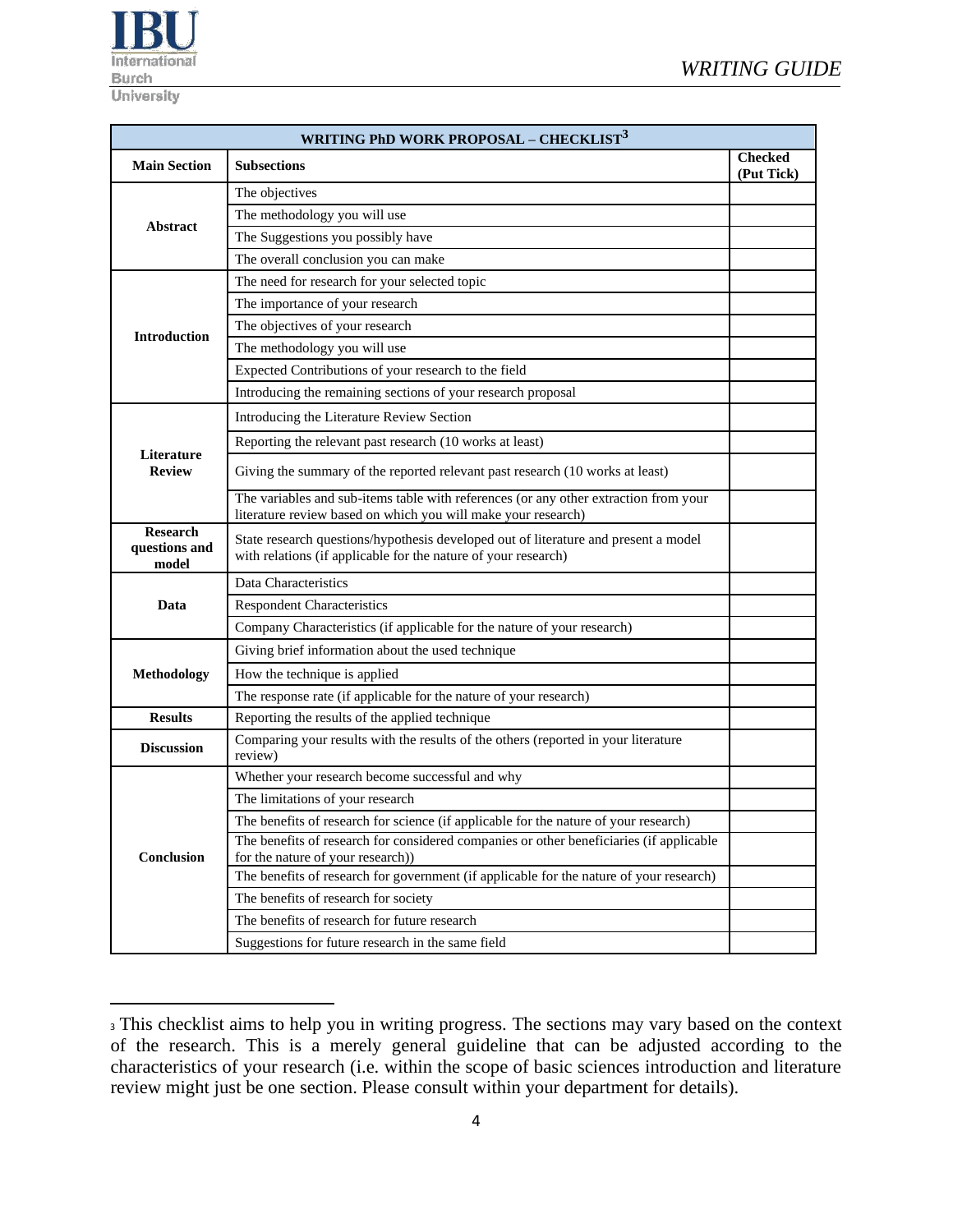

## **4. Example of PhD Proposal**

INTERNATIONAL BURCH UNIVERSITY

FACULTY OF …

DEPARTMENT OF …



# TITLE OF THE PhD PROPOSAL

# PhD PROPOSAL STUDENT NAME AND SURNAME

Supervisor Supervisor's title, name and surname

SARAJEVO

June, 2016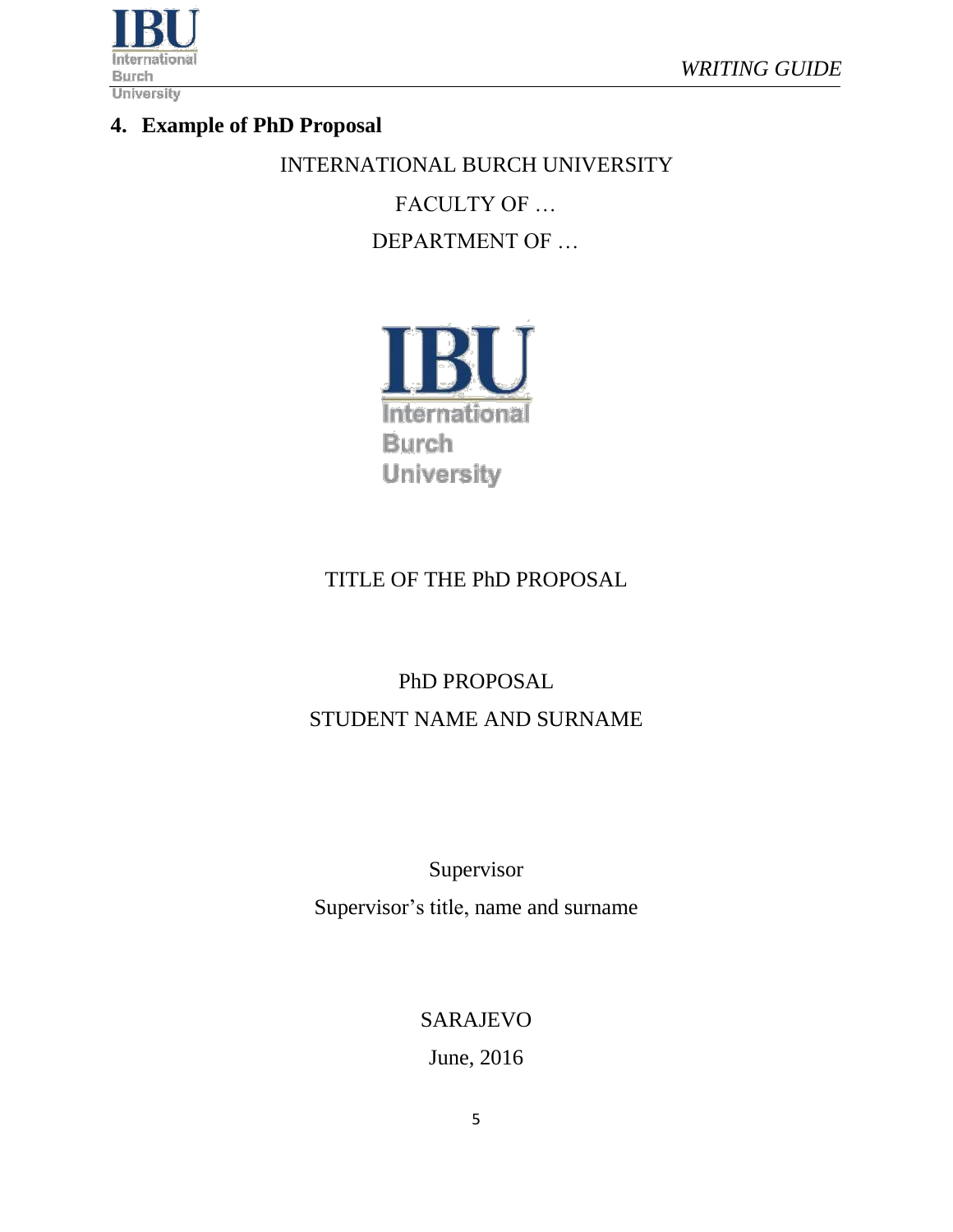

Because of the growing effects of the globalization in various business environments, the manufacturing industry is expected to be effective and yet efficient. According to this, in planning, scheduling and controlling a project, which is a combination of various activities, project management techniques (PERT and CPM) are used. Therefore, the research question is **how will the implementation of CPM and PERT influence the effectiveness and efficiency of furniture company ''Dallas''?** The answer to this question is relevant in order to point out the importance of those methods in reducing the project completion time and costs. The data are taken from the furniture company ''Dallas'' and it will be combined with literature reviews. The research study is fueled by the following objectives: First is to determine the activities that are involved in the manufacturing process in selected company. Second is to demonstrate the benefits, as well as the drawbacks that those methods might create in the organization. And third is to demonstrate the influence of CPM and PERT in the entire furniture industry and its competitiveness. Implications of this research paper are evaluation of the project completion time and control of the resources, in order to see that the project is completed within the planned time and cost by using mentioned methods. At the end of the study, the result is expected to help all the [individuals a](http://ivythesis.typepad.com/term_paper_topics/2008/05/collaboration-a.html)s well as the [companies t](http://ivythesis.typepad.com/term_paper_topics/human_resource_management_of_airline_companies/)o understand more the concept of CPM and PERT methods in reducing the project completion time and costs.

**Keywords:** CPM, PERT, Furniture Company, Optimization

#### **INTRODUCTION**

Planning, Scheduling (or organizing) and Control are considered to be basic Managerial functions, and CPM/PERT has been rightfully accorded due importance in the literature on Operations Research and Quantitative Analysis. Far more than the technical benefits, it was found that PERT/CPM provided a focus around which managers could brain-storm and put their ideas together. Most important, it became a useful tool for evaluating the performance of individuals and teams. There are many variations of CPM/PERT which have been useful in planning costs, scheduling manpower and machine time.

The research study is fueled by the following objectives: First is to determine the activities that are involved in the manufacturing process in selected company. Second is to demonstrate the benefits, as well as the drawbacks that those methods might create in the organization. And third is to demonstrate the influence of CPM and PERT in the entire furniture industry and its competitiveness. This paper comprises the possibility to generate importance of CPM and PERT methods in reducing the project completion time and costs in furniture industry. The study can gain advantages that are helpful in the continuous progress of the investigation. One of those advantages is to cover the literature gaps concerning the past studies related to the same subject. In addition, through the collection of information, the study can emphasize the idea about the methods applied in production process in furniture industry.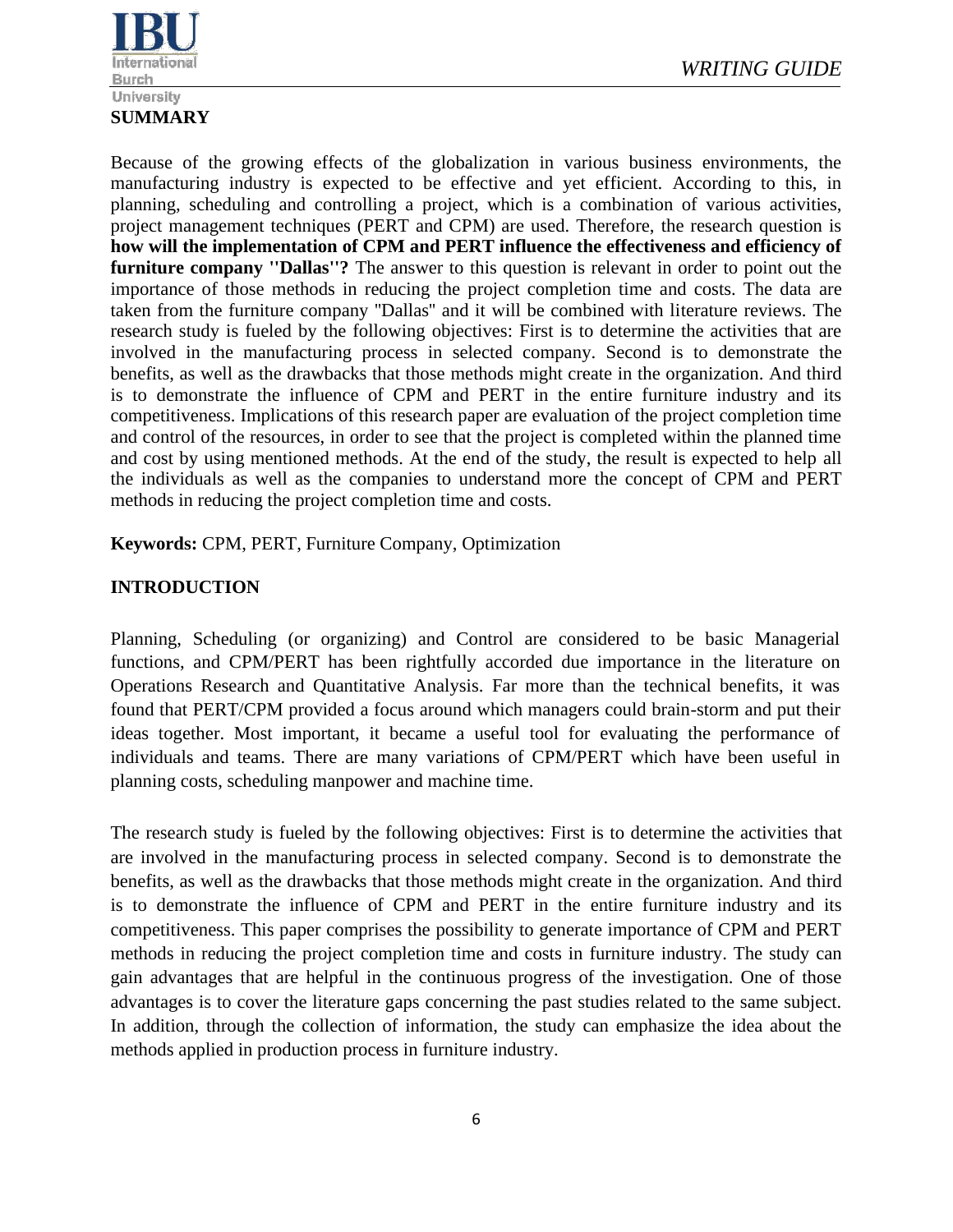

#### **THEORETICAL BACKGROUND**

This study directly or indirectly deals with systems theory and TQM theory which are explained in more detail under following sections. Systems theory has been developed by Ludwig von Bertalanffy in his article "General Systems Theory: A New Approach to Unity of Science" in which he presented the foundations for new theory (Bertalanffy, 1951). The origins of TQM theory go back to the work of W. Edwards Deming. His practice of TQM in industry and development of TQM as a discipline of study is significant for scholars and practitioners (Rungtusanatham, et al., 2003).

#### **LITERATURE REVIEW**

Since the development of CPM and PERT during the 1950s, the techniques have been the subject of hundreds of research papers, but little work has been done in the area of the time-cost problem in furniture industry. Research has generally been focused on PERT, since the deterministic CPM presents few problems of interest. Van Slyke (1963) demonstrated several advantages of applying simulation techniques to PERT, including more accurate estimates of the true project length, flexibility in selecting any distribution for activity times, and the ability to calculate "criticality indexes," which are the probability of various activities being on the critical path. Pritsker and Happ (1966) developed a modification of PERT called the Graphical Evaluation and Review Technique (GERT). GERT allowed activity times to follow several different distributions. Project completion time distributions were computed through Monte Carlo simulation.

Kennedy and Thrall (1976) developed a modification of GERT called Project Length Analysis and Evaluation Technique (PLANET). PLANET added the ability to calculate the probability of activities being critical and find the distribution of completion times for each activity. Ramini (1986) proposed an algorithm for crashing PERT networks with the use of criticality indices. Bottlenecks traditionally have multiple feeds into a very narrow path that is critical to the project's completion. Johnson and Schon (1990) used simulation to compare three rules for crashing stochastic networks-also involving the use of criticality indices. Feng, Liu, & Burns, (2000) presented a hybrid approach that combines simulation techniques with a genetic algorithm to solve the time-cost trade-off problem under uncertainty. Lu and Li (2003) suggest that redundant relationships be removed before the backward pass, but they do not provide a procedure as to how to remove them. Lu's method may generate a large number of redundant resource links as demonstrated in the example because it does not consider original technological links of the CPM network when resource links are identified.

Additional authors which have studied various PERT problems via simulation include Klingel (1966), Gray (1969), Burt (1971), Herbert (1979), Schonberger (1981), and Dodin (1984), and Kidd (1986).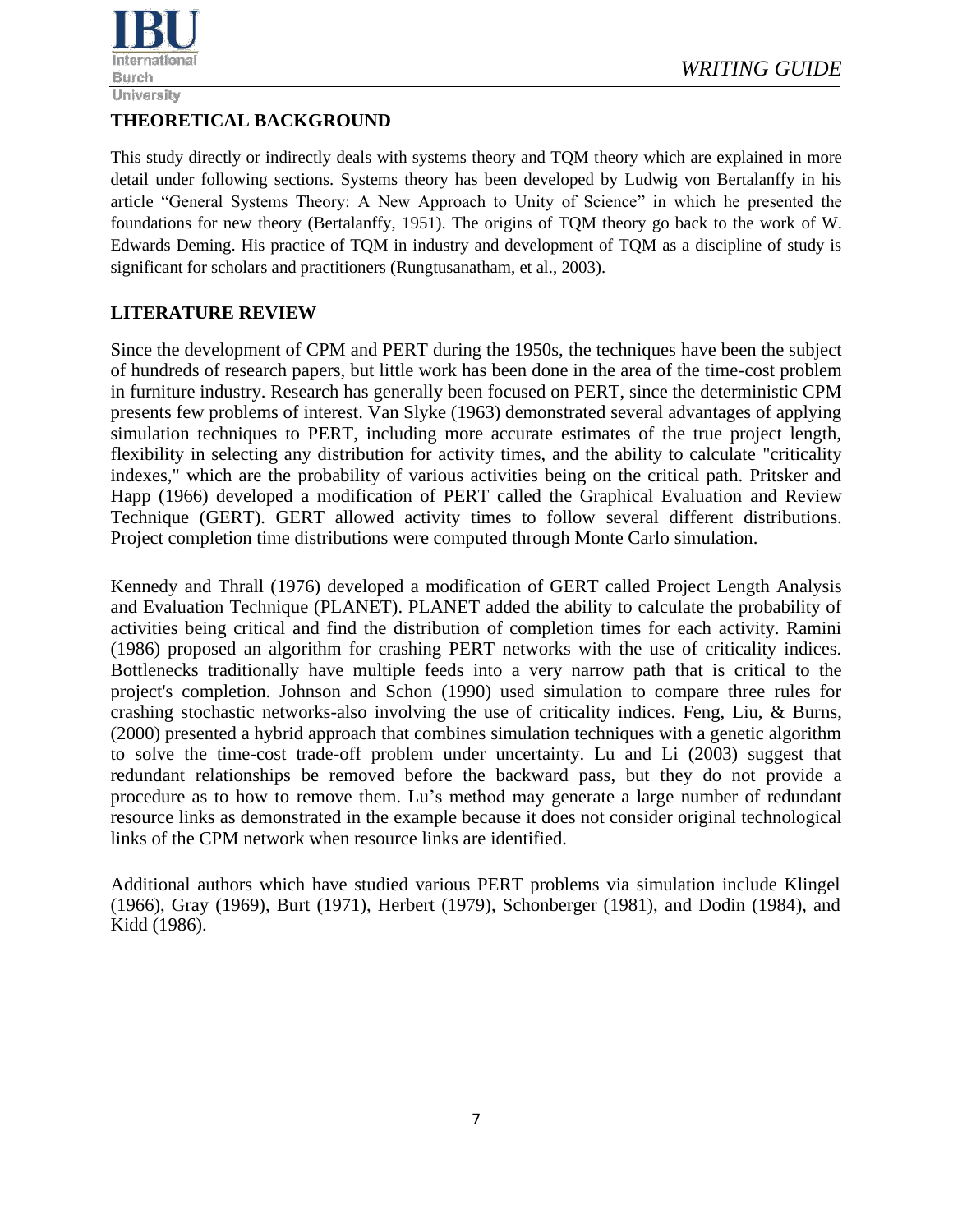

#### *WRITING GUIDE*

#### **RESEARCH QUESTION/ HYPOTHESIS**

The following is the basic question of research paper: *How will the implementation of CPM and PERT influence the effectiveness and efficiency of furniture company ''Dallas''?*

If there is a single critical path, there is still only a 50% probability of the project being completed by the target date, since mean activity times are used to calculate the completion time of the project. If there are numerous possible critical paths the probability may be much less than 50%. This may be costly if there are penalties for late completion of the project. The complete distribution of project completion time needs to be considered when crashing. Since there may be numerous possible critical paths, crashing a given activity by one time period will not necessarily reduce the completion time of the project by one time period. The expected reduction in project completion time must be considered in addition to the time/cost slope when selecting an activity to be crashed.

Hypothesis: *CPM and PERT considerably reduce the project completion time in furniture company Dallas.* At the end of the study, the result is expected to help all the [individuals a](http://ivythesis.typepad.com/term_paper_topics/2008/05/collaboration-a.html)s well as the [companies t](http://ivythesis.typepad.com/term_paper_topics/human_resource_management_of_airline_companies/)o understand more the concept of CPM and PERT methods in reducing the project completion time and costs. Apparently, it is expected that final, quantitative results will point out the importance of implementing those methods in planning, scheduling and controlling a project in terms of providing effectiveness and efficiency of furniture company. To test hypothesis, six products from different product lines have been selected. In order to define 'critical path', project duration and cumulative project costs for all of this products, time and cost of all activities in production process need to be presented in table. To do the research successfully, literature reviews related to this field in other industries will be used. Unfortunately, there is a lack of literature reviews of CPM and PERT in furniture industry, which presents a great challenge. The obtained findings are expected to show that these techniques considerably reduce the project completion time. All findings will be compared with previous data of the company (project duration and cumulative project costs of selected products). If they confirm the hypothesis, this paper will help to all managers in furniture industry to implement CPM and PERT to their projects, and by doing that, they will improve effectiveness and efficiency of their organizations. Furthermore, it may challenge other researchers to fulfil gaps in literature reviews related to this topic.

#### **METHODS**

The applied method in the study is the processing of primary data as a result of direct interview with an expert team in furniture company. The data will be selected respecting the Time schedule (Table 1). In primary data collection, qualitative and quantitative methods can be used, as primarily quantitative study may uses qualitative results to help interpret or explain the quantitative findings. The key point here is that the collected data are unique to this research and, until it is publish, no one else has access to it. It is important to know in advance what questions to ask/areas to cover – they are 'imposed'. When all needed data are provided, then the steps of CPM and PERT can be

followed. Through this method, the study can gain advantages that are helpful in the continuous progress of the investigation. It is also important to discover the literature gaps because of the review done to the past studies concerning the same subject. In addition, through the collection of information, the study can emphasize the idea about the CPM and PERT applied in furniture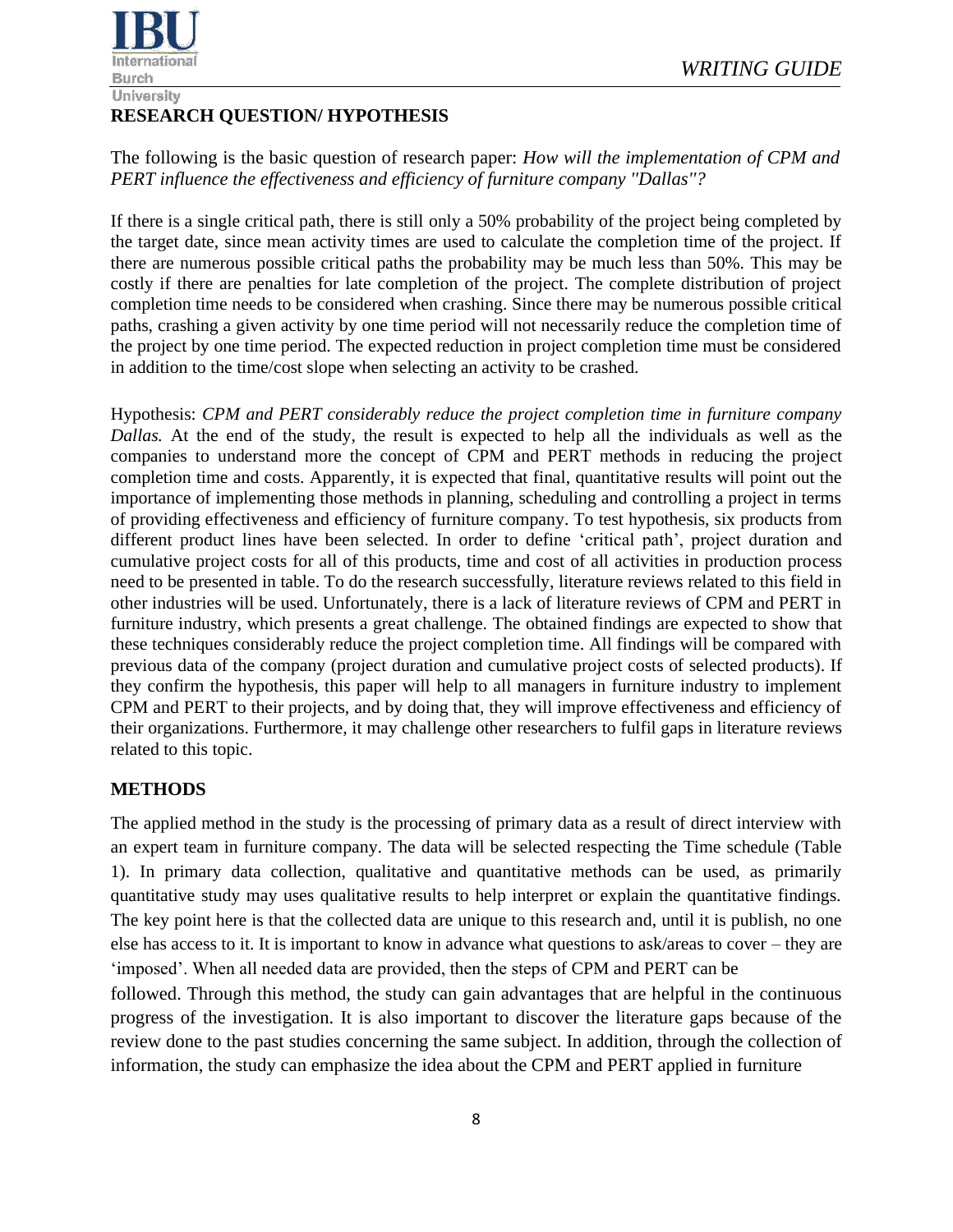

#### **STRUCTURE OF DISSERTATION**

This section provides a preliminary **Table of Contents** of research paper:

- 1. INTRODUCTION
	- 1.1 Previous literature review in this field
- 2. Mathematical Programming 2.1 Critical Path Method 2.2 Project Evaluation and Review Technique
- 3. Furniture Industry
	- 3.1 Manufacturing Process
	- 3.2 Current Trends in Bosnia
- 4. Implementation of CPM and PERT (Example) 4.1 About the Dallas Company
	- 4.2 Collecting and processing data
	- 4.3 Reasearch Question
	- 4.4 Defining Problem
	- 4.5 Testing Hypothesis
	- 4.6 Relation Between Findings and Hypothesis
	- 4.7 Study restriction
- 5. Result
- 6. Conclusion
- 7. References
- 8. Aappendix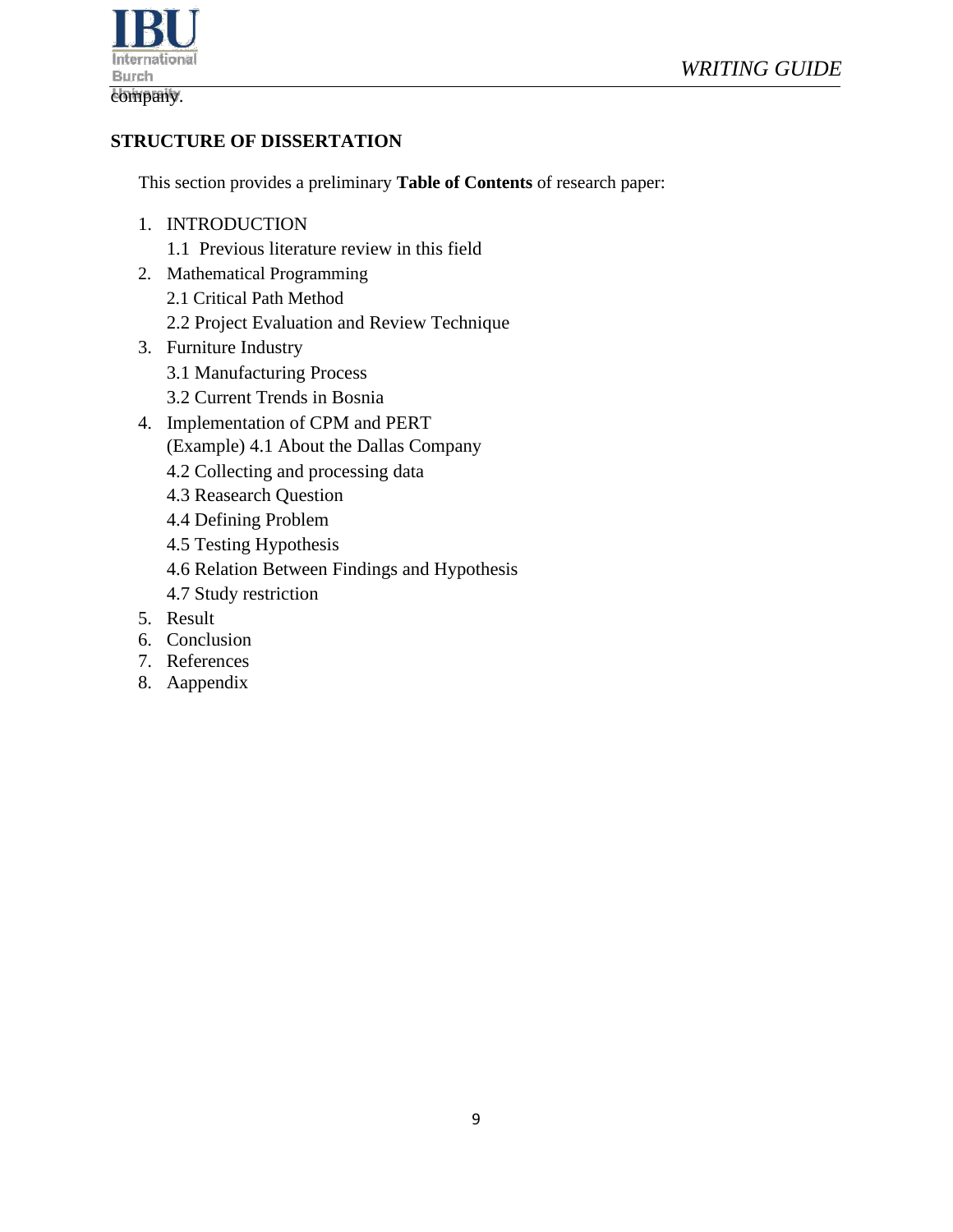

#### **TIME SCHEDULE**

To carry out this project within the set time limit, the table for the time schedule is

| <b>Activity</b>  |                              | <b>January</b> |  | <b>February</b> |  |  | <b>March</b> |  |  | <b>April</b> |  |  | <b>May</b> |  |  |  |  |  |  |  |
|------------------|------------------------------|----------------|--|-----------------|--|--|--------------|--|--|--------------|--|--|------------|--|--|--|--|--|--|--|
| 1                | Finding and reading previous |                |  |                 |  |  |              |  |  |              |  |  |            |  |  |  |  |  |  |  |
| $\boldsymbol{2}$ | Learning how to use methods  |                |  |                 |  |  |              |  |  |              |  |  |            |  |  |  |  |  |  |  |
| 3                | Designing materials          |                |  |                 |  |  |              |  |  |              |  |  |            |  |  |  |  |  |  |  |
| $\boldsymbol{4}$ | Writing up                   |                |  |                 |  |  |              |  |  |              |  |  |            |  |  |  |  |  |  |  |
| 5                | Rewriting                    |                |  |                 |  |  |              |  |  |              |  |  |            |  |  |  |  |  |  |  |
| 6                | Thorough proof-reading       |                |  |                 |  |  |              |  |  |              |  |  |            |  |  |  |  |  |  |  |
| 7                | Submission                   |                |  |                 |  |  |              |  |  |              |  |  |            |  |  |  |  |  |  |  |

made. **Table 1:** Time schedule

#### **BUDGET**

The budget is sufficient to achieve the objectives of the study and demonstrates

#### accountability. **Table 2 :** Budget Plan

| <b>1.</b> Travel (visiting Dallas company to get important data) | 65KM  |
|------------------------------------------------------------------|-------|
| <b>2.</b> Telephone costs (scheduling meetings with expert team) | 25KM  |
| <b>3.</b> Internet (e-mails and on-line researsh)                | 60KM  |
| <b>Printing</b>                                                  | 20KM  |
| <b>TOTAL</b>                                                     | 170KM |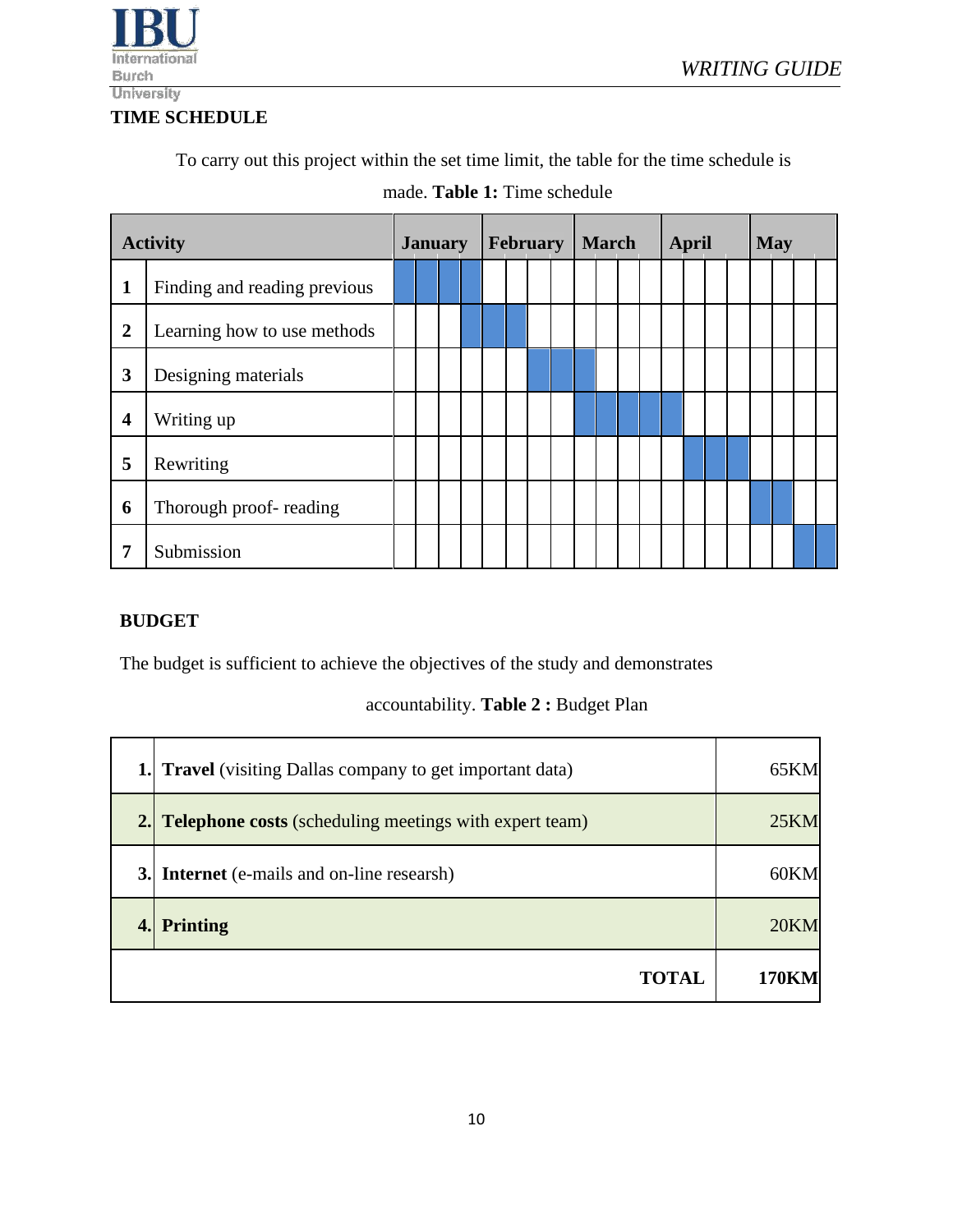#### **REFERENCES**

Bakshi, U. a. (2010). *Network Analysis.* Pune: Technical Publications.

Beasley, J. (2012). *Network analysis*. Retrieved 2 22, 2012, from Brunel:

http://people.brunel.ac.uk/~mastjjb/jeb/or/netanal.html

Charts, C. P. (2012). *Project Management*. Retrieved 01 27, 2012, from mindtools: <http://www.mindtools.com/critpath.html>